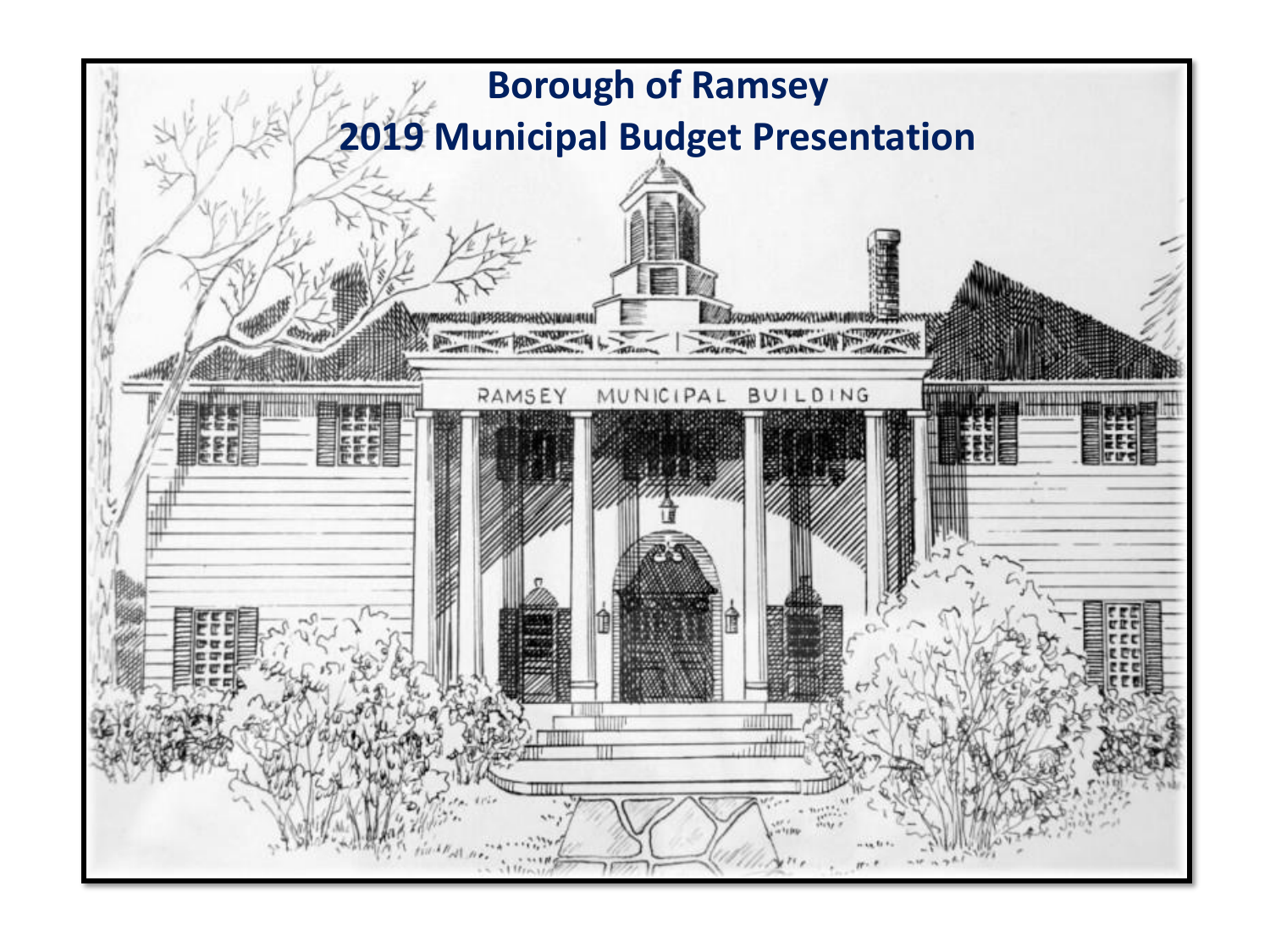## **Borough of Ramsey – 2019 Budget Overview**

- **Municipal Tax Rate Increase of 1.86%**  The proposed tax rate increase is below the State cap of 2%. Also the Borough is not utilizing any of the permitted cap exceptions to the 2% limit
- **Municipal Budget Increase –** The budget in total will *decrease* by 0.90% (excluding library). This decrease differs from the tax increase due to a number of factors mainly the lower utilization of surplus. Also items like grants received with direct offsets in appropriations (inflate budget but have no net tax impact) have some impact in the difference.
- **Borough Debt Levels –** The 2019 budget includes increased debt principal pay-down of \$1,325,000 to be paid for currently in the 2019 budget (\$390,000 above 2018 level).
- **Capital Investment included in 2019 budget –** The 2019 budget will provide \$892,600 of capital investment in our infrastructure in the budget. This combined with some capital improvement reserves along with access to debt market should allow the Borough to continue with a significant level of funding to road resurfacing and other capital projects planned for 2019
- **Surplus Utlilization –** The budget reduces by \$625,000 the level of surplus utilization as a revenue item offsetting the amount needed to be raised by taxes. The reduced level is due to lower regeneration of surplus in 2018. We anticipated a lower regeneration in our 2018 budgeting, however the tax collection rate decreased by about .25% which impacted the Borough about \$360,000. The 2019 budget still utilizes \$2,300,000 of benefits achieved in prior fiscal years from underspending the budget and receiving revenue in excess of the budget and putting the value back into the budget to offset taxpayer cost.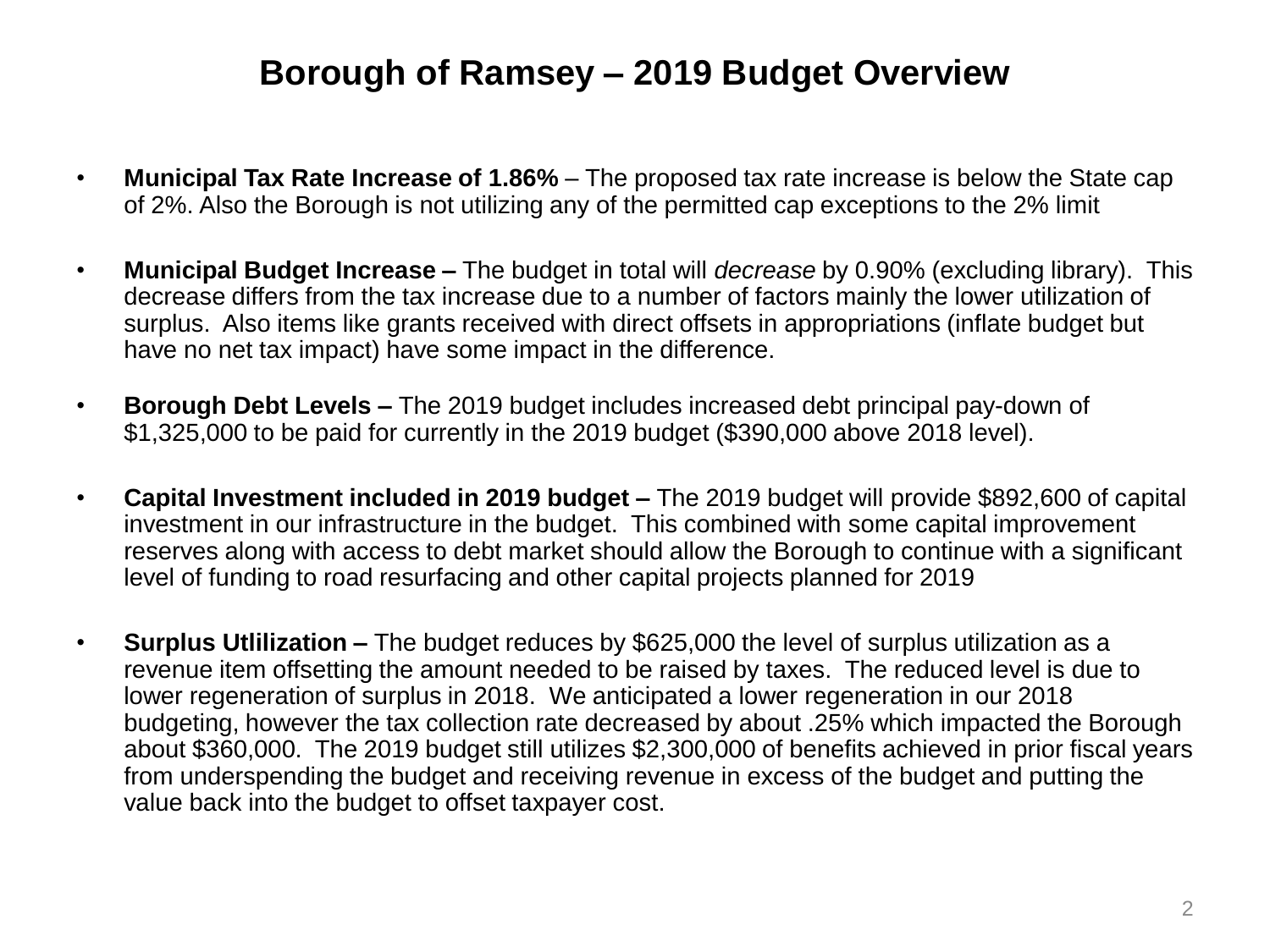

*Borough property taxes have four components to them with the Municipal Services comprising 20% of total property tax bill*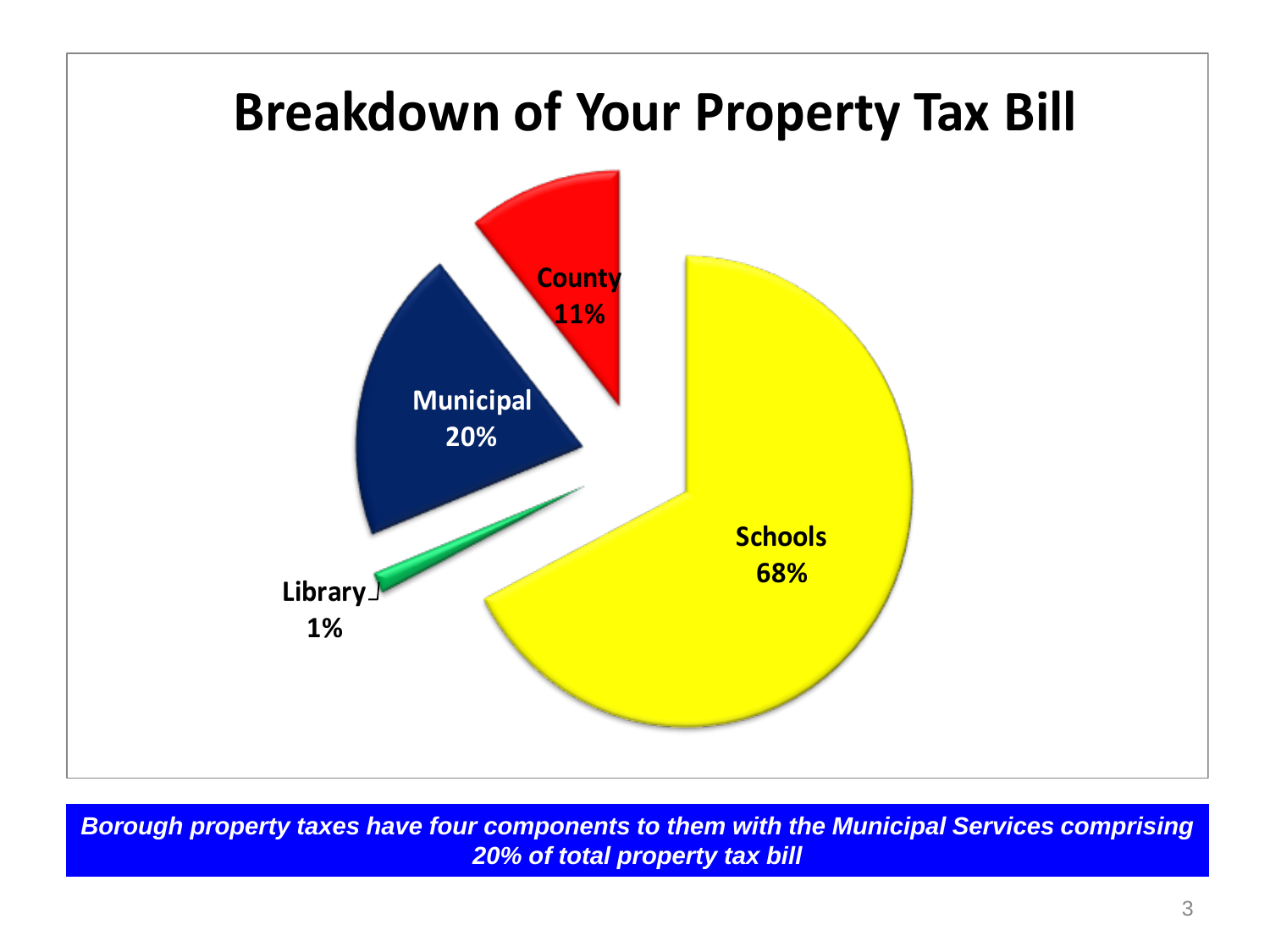# **Summary of 2019 Municipal Budget**

| I. Municipal Tax Rate Summary (Excludes Library Tax) |               |               |                  |           |
|------------------------------------------------------|---------------|---------------|------------------|-----------|
|                                                      | 2019          | 2018          | % Change         |           |
| <b>Municipal Budget - Tax Rate</b>                   | 0.493         | 0.484         | 1.86%            |           |
| <b>Net Valuation Taxable</b>                         | 3,481,248,700 | 3,477,859,600 | 0.10%            |           |
| <b>II. Municipal Budget Summary</b>                  |               |               |                  |           |
|                                                      |               |               | <b>Change In</b> |           |
|                                                      | 2019          | 2018          | \$               | ℅         |
| <u>Revenue</u>                                       |               |               |                  |           |
| <b>Local Revenue</b>                                 | 2,301,000     | 2,184,000     | 117,000          | 5.36%     |
| <b>State Aid</b>                                     | 1,474,471     | 1,474,471     | 0                | $0.00\%$  |
| <b>Grants/Shared Service Reimbursements</b>          | $\mathbf 0$   | $\mathbf{o}$  | 0                |           |
| <b>Special Items with Offsets</b>                    | 103,672       | 138,025       | (34, 353)        | -24.89%   |
| <b>Surplus Utilization</b>                           | 2,300,000     | 2,925,000     | (625,000)        | $-21.37%$ |
| <b>Non-Tax Revenue</b>                               | 6,179,143     | 6,721,496     | (542,353)        | $-8.07%$  |
| Amount to be Raised by Taxation                      | 17,162,556    | 16,832,839    | 329,717          | 1.96%     |
| <b>Total Revenue - Excluding Library</b>             | 23,341,699    | 23,554,335    | (212, 636)       | $-0.90%$  |
| Library                                              | 1,179,692     | 1,216,854     | (37, 162)        | $-3.05%$  |
| <b>Total Revenue - Including Library</b>             | 24,521,391    | 24,771,189    | (249, 798)       | $-1.01%$  |
| <b>Appropriations</b>                                |               |               |                  |           |
| <b>Salary &amp; Wages</b>                            | 9,031,500     | 8,745,000     | 286,500          | 3.28%     |
| <b>Other Expenses</b>                                | 6,437,750     | 6,295,250     | 142,500          | 2.26%     |
| <b>Employee Group Health Insurance</b>               | 1,700,000     | 1,950,000     | (250,000)        | $-12.82%$ |
| <b>Reserve for Property Tax Appeals</b>              | 100,000       | 125,000       | (25,000)         | -20.00%   |
| <b>Statutory Expenditures</b>                        | 2,578,777     | 2,364,060     | 214,717          | 9.08%     |
| <b>Special Items with Offset</b>                     | 103,672       | 138,025       | (34, 353)        | $-24.89%$ |
| <b>Capital Investment</b>                            | 892,600       | 1,770,000     | (877, 400)       | -49.57%   |
| <b>Debt Service &amp; Deferred Charges</b>           | 1,447,400     | 1,117,000     | 330,400          | 29.58%    |
| <b>Reserve For Uncollected Taxes</b>                 | 1,050,000     | 1,050,000     | $\mathbf{o}$     | $0.00\%$  |
| <b>Total Appropriations - Excluding Library</b>      | 23,341,699    | 23,554,335    | (212, 636)       | $-0.90%$  |
| Library                                              | 1,179,692     | 1,216,854     | (37, 162)        | $-3.05%$  |
| <b>Total Appropriations - Including Library</b>      | 24,521,391    | 24,771,189    | (249, 798)       | $-1.01%$  |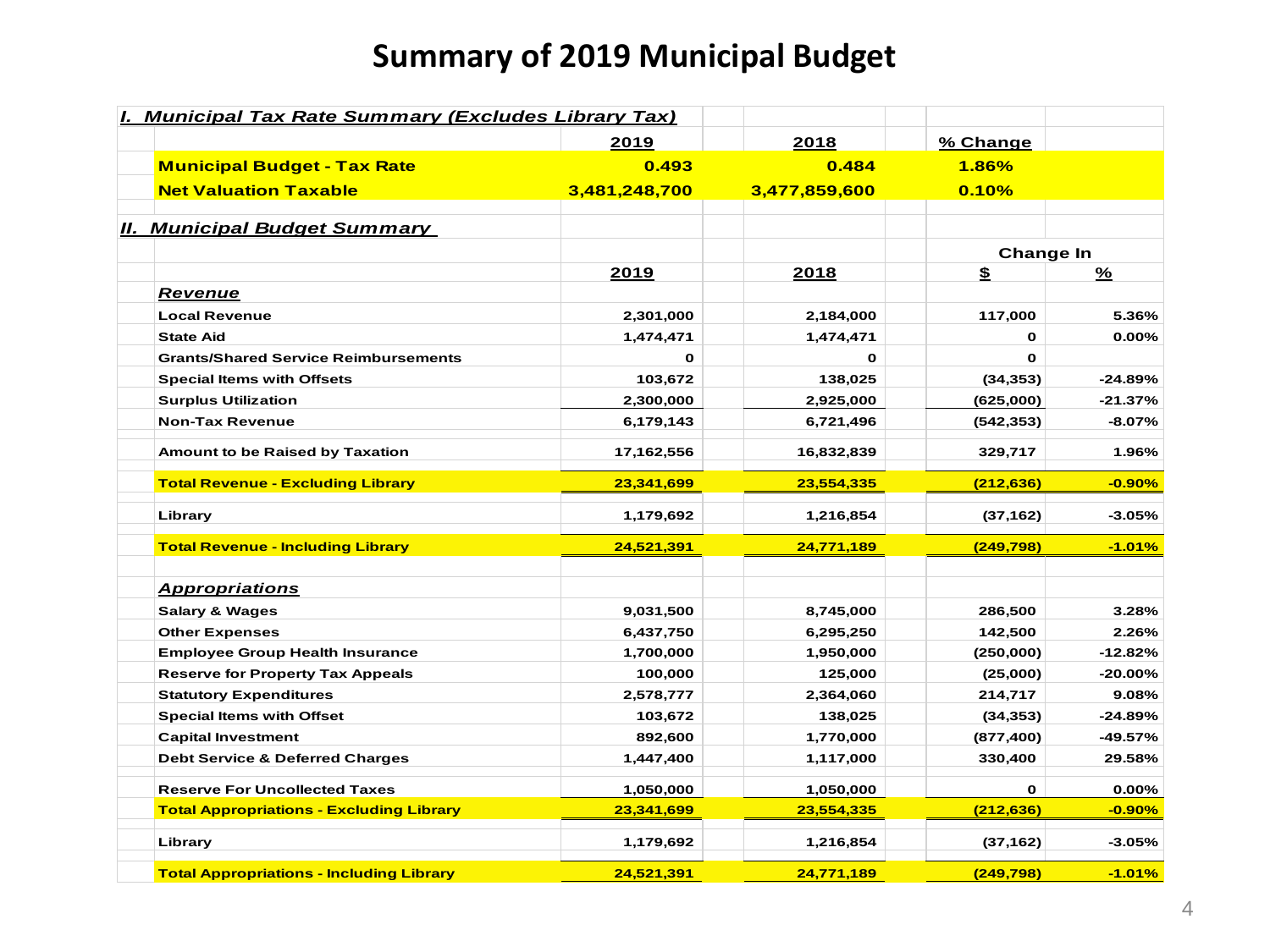## **Budget – Discussion Points**

- *Surplus Utilization –* Proposed budget reduces significantly (\$625,000) the surplus utilized to offset taxes, which reduces the overall budget down \$212,636 from last year excluding library.
- *Capital Improvements*  Proposed 2019 budget has approximately \$.9 million for funding of capital investment in the budget and we will access the debt markets to finance the planned 2019 infrastructure improvements
	- *Road Resurfacing*  We anticipate investing approximately \$750,000 in road resurfacing in 2019. Continuing policy over the last several years of upgrading this critical infrastructure in the Borough. This will be funded from the road resurfacing line in the operating budget as well as debt issuance.
	- **Community/Senior Center Pool House Project** Construction is underway on the first phase of this project and upgrades to the site parking and drainage along with the construction of the dedicated Senior Center addition will take place in 2019. Large scale projects like this are funded with a Bond Ordinance and a down payment from the capital improvement fund line item in the budget
- *Statutory Pension Expenditures*  State mandated pension payments for the PERS (non police officer employees) and PFRS (police officers) are \$1.78 million in 2019, an increase of 10.6% collectively from 2018.
- *Retiree Health Insurance Cost*  State Health Benefit plan 2019 rates for all retiree plans both primary and secondary (Medicare primary) were reduced significantly in 2019 and the budget line item has been reduced accordingly
- *Retirement Trust Funding*  Borough has in 2018 negotiated to eliminate compensation for unused accumulated sick leave in our labor agreements going forward. Employees would be compensated at a reduced level for previously accrued time which the Borough would payout over the next three years and we are budgeting for those payments.
- *Debt* Proposed budget has approximately \$1.45 million in debt service, including \$1,325,000 of principal paydown of Bond Anticipation Notes
- *Other Budget Items to Note* 
	- In DPW Salary & Wages we have allocated costs a little differently between departments starting in 2018 so Road Department line is up more than normal while Buildings & Grounds and Vehicle Maintenance are decreased.
	- Recycling tonnage grants have been depressed state wide and that reduction impacts the increase in the budget to Recycling Other Expense due to a reduced portion leaf collection costs that the grant mitigates
	- The budget includes on the revenue side a \$65,000 increase in the interest on investments as our monetary balances are now earning more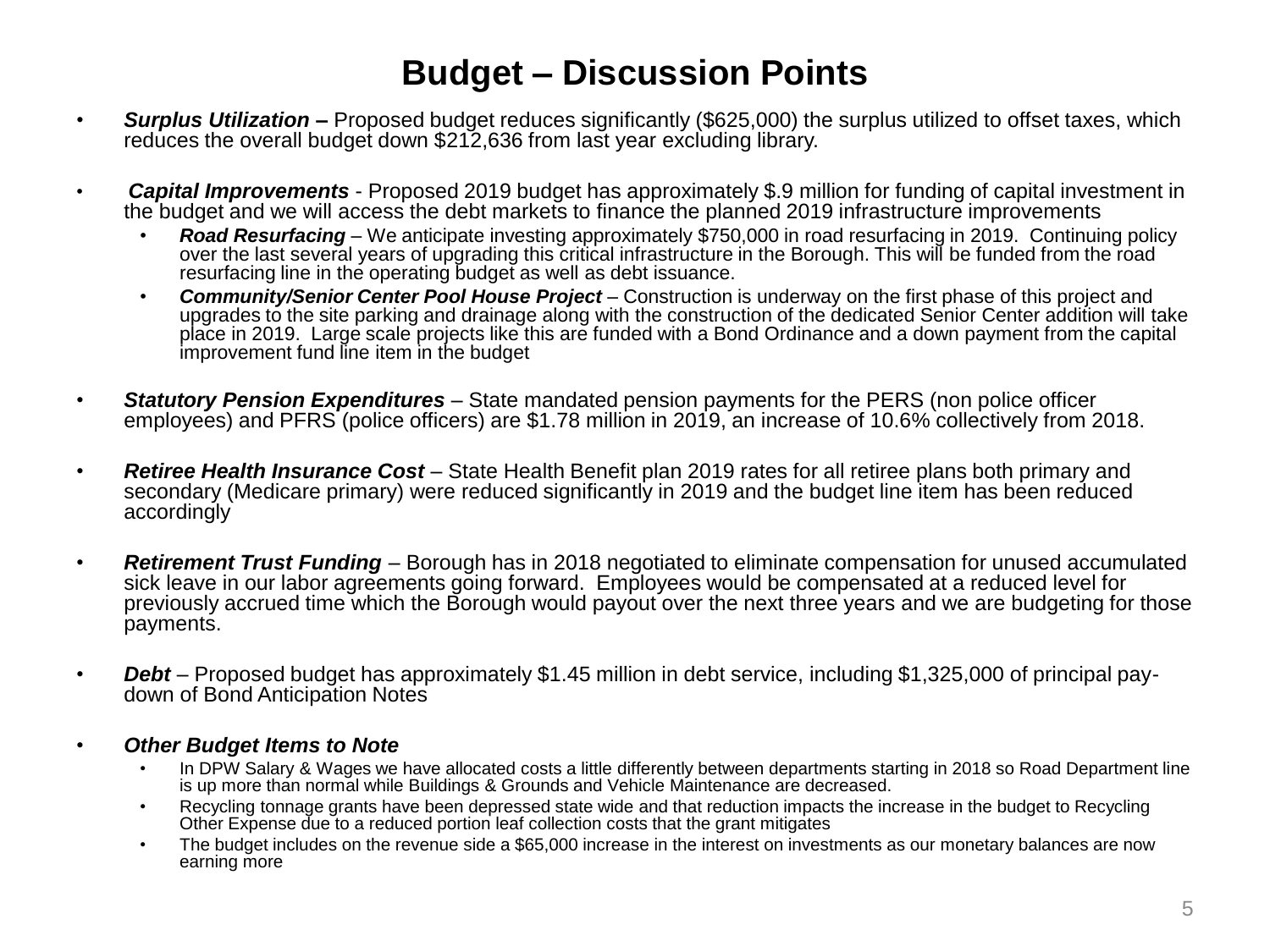

| <b>Municipal Budget - Revenue</b>           | 2019       | 2018       | % of Total  |
|---------------------------------------------|------------|------------|-------------|
| <b>Local Revenue</b>                        | 2,301,000  | 2,184,000  | 10%         |
| <b>State Aid</b>                            | 1,474,471  | 1,474,471  | 6%          |
| <b>Grants/Shared Service Reimbursements</b> |            | 0          | 0%          |
| <b>Special Items with Offsets</b>           | 103,672    | 138,025    | 0%          |
| <b>Surplus Utilization</b>                  | 2,300,000  | 2,925,000  | 10%         |
| <b>Current Taxes</b>                        | 17,162,556 | 16,832,839 | 74%         |
| <b>Total Revenue</b>                        | 23,341,699 | 23,554,335 | <b>100%</b> |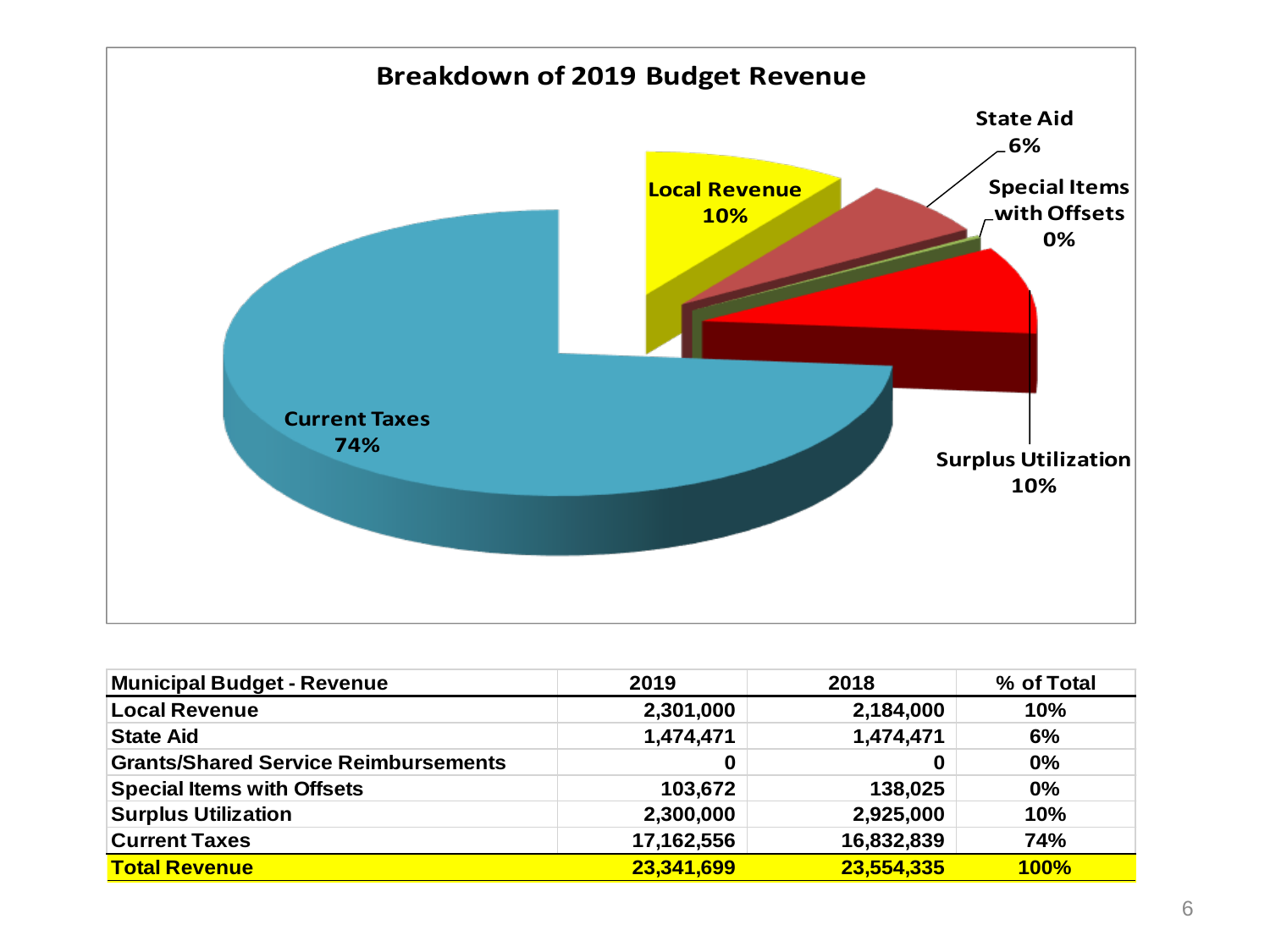

| <b>Municipal Budget - Appropriations</b>   | 2019       | 2018       | Change     | % of Total  |
|--------------------------------------------|------------|------------|------------|-------------|
| <b>Salary &amp; Wages</b>                  | 9,031,500  | 8,745,000  | 286,500    | 39%         |
| <b>Employee Group Health Insurance</b>     | 1,680,000  | 1,935,000  | (255,000)  | 7%          |
| <b>Other Expenses</b>                      | 6,661,422  | 6,573,275  | 88,147     | 29%         |
| <b>Statutory Expenditures</b>              | 2,578,777  | 2,364,060  | 214,717    | <b>11%</b>  |
| <b>Capital Investment</b>                  | 892,600    | 1,770,000  | (877, 400) | 4%          |
| <b>Debt Service &amp; Deferred Charges</b> | 1,447,400  | 1,117,000  | 330,400    | 6%          |
| <b>Reserve for Uncollected Taxes</b>       | 1,050,000  | 1,050,000  | 0          | 4%          |
| <b>Total Appropriations</b>                | 23,341,699 | 23,554,335 | (212, 636) | <b>100%</b> |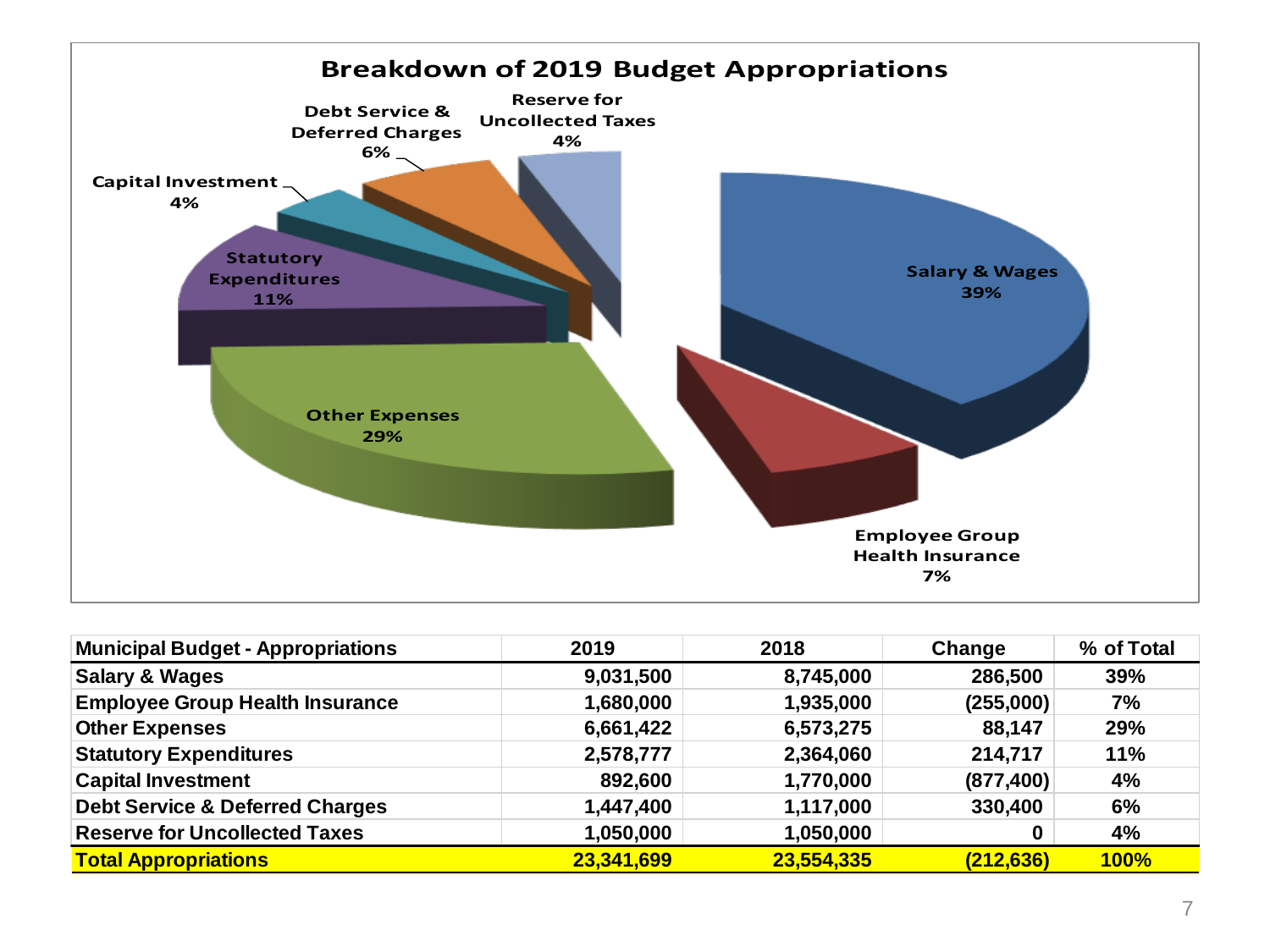### **Breakdown of Municipal Tax Levy Calculation**

|                                                            | 2019          | 2018             | % Change                    |  |  |
|------------------------------------------------------------|---------------|------------------|-----------------------------|--|--|
| <b>Municipal Budget - Tax Rate</b>                         | 0.493         | 0.484            | <b>1.86%</b>                |  |  |
| <b>Net Valuation Taxable</b>                               | 3,481,248,700 | 3,477,859,600    | 0.10%                       |  |  |
|                                                            |               |                  |                             |  |  |
| <b>Total Budget Appropriations</b>                         |               | \$<br>23,341,699 |                             |  |  |
| <b>Less</b>                                                |               |                  |                             |  |  |
| <b>Anticipated Non-Tax Revenue</b>                         |               | \$<br>6,179,143  |                             |  |  |
| <b>Equals</b>                                              |               |                  |                             |  |  |
| <b>Municipal Taxes to be Raised</b>                        |               | \$<br>17,162,556 |                             |  |  |
| Divided by                                                 |               |                  |                             |  |  |
| <b>Total Borough Net Value Taxable</b>                     |               | \$3,481,248,700  |                             |  |  |
| <b>Equals</b>                                              |               |                  |                             |  |  |
| <b>Municipal Tax Rate</b>                                  |               | 0.493            | per \$100 in assessed value |  |  |
|                                                            |               |                  |                             |  |  |
| <b>Municipal Portion of Annual Property Taxes</b>          |               | \$<br>493        |                             |  |  |
| per \$100,000 of Assessed Value                            |               |                  |                             |  |  |
|                                                            |               |                  |                             |  |  |
| <b>Increase in Municipal Portion of Taxes - Monthly \$</b> |               | 0.75             |                             |  |  |
| per \$100,000 of Assessed Value                            |               |                  |                             |  |  |
|                                                            |               |                  |                             |  |  |
| <b>Municipal Increase on Avg Home (\$524,072)</b>          |               | \$               | 47.17 Annual                |  |  |
|                                                            |               | \$               | 3.93 Monthly                |  |  |

*Impact of the proposed budget on municipal taxes for 2019 would be a total increase of \$.75 monthly (75 cents), or about \$9 for the year for every \$100,000 of a property's assessed value. For the Borough's average home assessed at \$524,072 the impact would be \$3.93 monthly or approximately \$47 annually*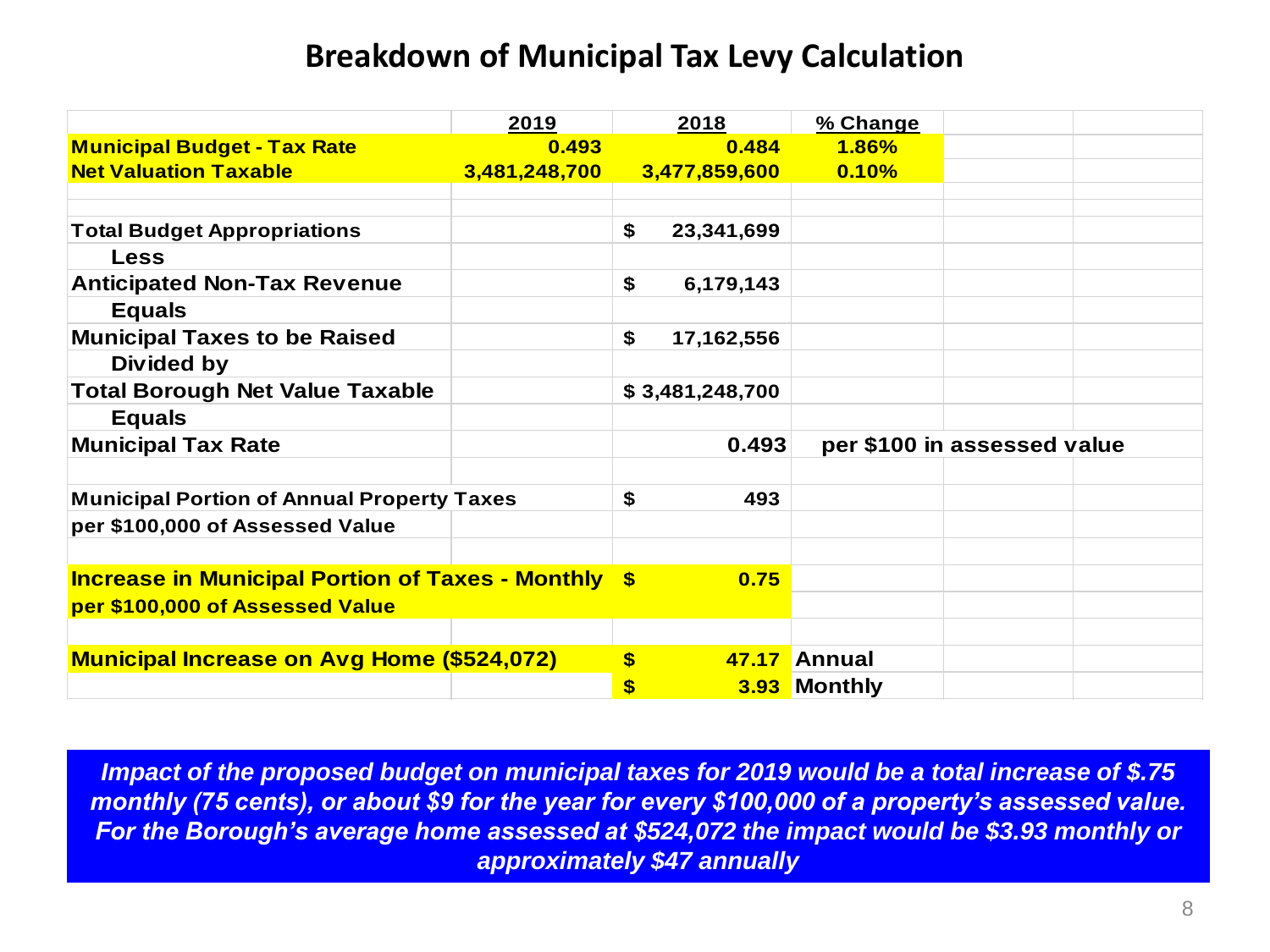### **Lowest Municipal Tax Rates in Bergen County**

| Lowest Municipal Tax Rates in Bergen County |                                                    |                                     |                                                    |                                                            |                                             |                                                |                                   |  |  |
|---------------------------------------------|----------------------------------------------------|-------------------------------------|----------------------------------------------------|------------------------------------------------------------|---------------------------------------------|------------------------------------------------|-----------------------------------|--|--|
| Rank                                        | Town                                               | <b>Municipal</b><br><b>Tax Rate</b> | Average<br><b>Residential</b><br><b>Assessment</b> | <b>Ratio of</b><br><b>Assessed to</b><br><b>True Value</b> | <b>Equalized</b><br><b>Muni Tax</b><br>Rate | <b>Equalized</b><br>General<br><b>Tax Rate</b> | <b>Rank of</b><br>General<br>Rate |  |  |
| $\mathbf{1}$                                | <b>Alpine</b>                                      | 0.166                               | \$2,724,000                                        | 88.3%                                                      | 0.147                                       | 0.685                                          | $\mathbf 1$                       |  |  |
| $\overline{2}$                              | <b>Franklin Lakes</b>                              | 0.247                               | \$1,030,000                                        | 94.2%                                                      | 0.233                                       | 1.530                                          | 8                                 |  |  |
| 3                                           | <b>Wyckoff</b>                                     | 0.249                               | 787,000<br>\$                                      | 101.2%                                                     | 0.252                                       | 1.804                                          | 11                                |  |  |
| 4                                           | <b>Upper Saddle River</b>                          | 0.370                               | 755,500<br>\$                                      | 80.2%                                                      | 0.297                                       | 1.894                                          | 14                                |  |  |
| $5\phantom{1}$                              | <b>Old Tappan</b>                                  | 0.322                               | \$<br>828,608                                      | 98.5%                                                      | 0.317                                       | 1.991                                          | 17                                |  |  |
| 6                                           | <b>Rockleigh</b>                                   | 0.336                               | \$1,639,699                                        | 96.2%                                                      | 0.323                                       | 0.910                                          | $\mathbf{2}$                      |  |  |
| $\overline{7}$                              | <b>Saddle River</b>                                | 0.335                               | \$1,889,529                                        | 102.1%                                                     | 0.342                                       | 0.925                                          | 3                                 |  |  |
| 8                                           | <b>Paramus</b>                                     | 0.491                               | 525,000<br>\$                                      | 77.0%                                                      | 0.378                                       | 1.411                                          | 6                                 |  |  |
| 9                                           | <b>Mahwah</b>                                      | 0.410                               | \$<br>475,988                                      | 93.9%                                                      | 0.385                                       | 1.705                                          | 10                                |  |  |
| 10                                          | <b>Englewood Cliffs</b>                            | 0.401                               | \$1,305,724                                        | 97.3%                                                      | 0.039                                       | 1.015                                          | 4                                 |  |  |
| $11$                                        | <b>Demarest</b>                                    | 0.522                               | 770,578<br>\$                                      | 83.3%                                                      | 0.435                                       | 2.119                                          | 21                                |  |  |
| 12 <sub>2</sub>                             | Ramsey                                             | 0.484                               | $\boldsymbol{\mathcal{S}}$<br>522,942              | 95.2%                                                      | 0.461                                       | 2.283                                          | 29                                |  |  |
| 13                                          | <b>Washington Township</b>                         | 0.515                               | 465,000<br>\$                                      | 90.3%                                                      | 0.465                                       | 2.134                                          | 22                                |  |  |
| 14                                          | <b>Tenafly</b>                                     | 0.557                               | \$<br>809,904                                      | 87.4%                                                      | 0.487                                       | 2.214                                          | 24                                |  |  |
| 15                                          | <b>Woodcliff Lake</b>                              | 0.490                               | \$<br>753,277                                      | 100.2%                                                     | 0.491                                       | 2.078                                          | 18                                |  |  |
|                                             | <b>Average for 70 Bergen County Municipalities</b> |                                     |                                                    |                                                            | 0.702                                       | 2.355                                          |                                   |  |  |

*Ramsey's Municipal Tax Rate is the 12th lowest (of 70 towns) in Bergen County approximately 52% below the County Average. Of the 11 towns with lower municipal rates, 9 of them have significantly higher average residential assessments and the other two towns (Mahwah and Paramus) have significantly larger commercial areas. Also note Ramsey ranking drops when you add in the other components of total property taxes to 29th lowest of 70 in the County. This indicates Ramsey Municipal Taxes are lower comparatively in the County than the other components of Ramsey's property taxes (School, County & Library)*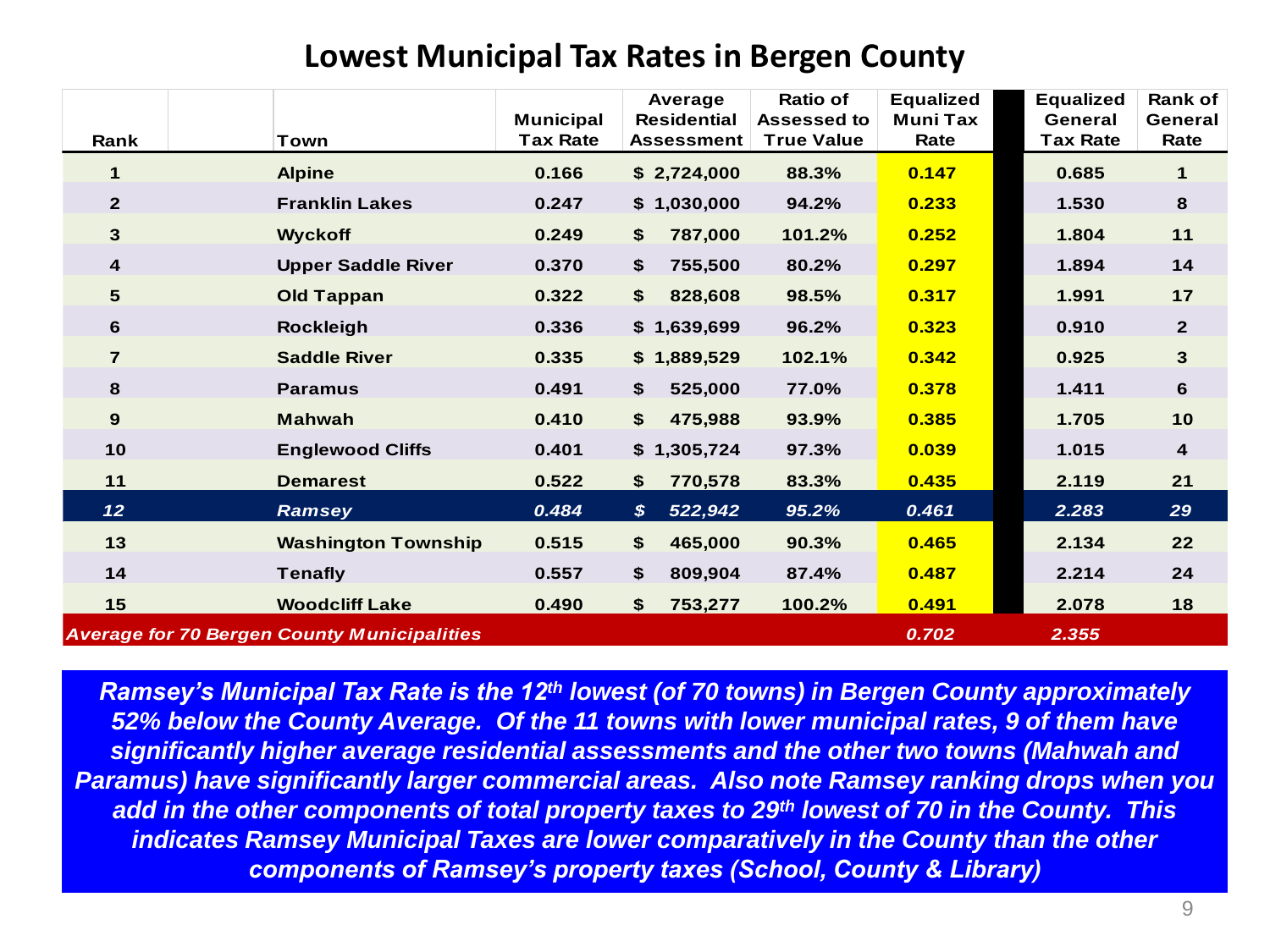#### **Municipal Tax Rates in Northwest Bergen County**

| <b>Northwest</b><br><b>Bergen</b><br>Rank | <b>County</b><br>Rank   | Town                      | <b>Municipal</b><br><b>Tax Rate</b> | Average<br><b>Residential</b><br><b>Assessment</b> | <b>Ratio of</b><br><b>Assessed to</b><br><b>True Value</b> | <b>Equalized</b><br><b>Muni Tax</b><br>Rate |
|-------------------------------------------|-------------------------|---------------------------|-------------------------------------|----------------------------------------------------|------------------------------------------------------------|---------------------------------------------|
| 1                                         | $\overline{2}$          | <b>Franklin Lakes</b>     | 0.247                               | \$1,030,000                                        | 94.2%                                                      | 0.233                                       |
| $\overline{2}$                            | $\mathbf{3}$            | <b>Wyckoff</b>            | 0.249                               | \$<br>787,000                                      | 101.2%                                                     | 0.252                                       |
| $\mathbf{3}$                              | $\overline{\mathbf{4}}$ | <b>Upper Saddle River</b> | 0.370                               | \$<br>755,500                                      | 80.2%                                                      | 0.297                                       |
| $\overline{\mathbf{4}}$                   | $\overline{7}$          | <b>Saddle River</b>       | 0.335                               | \$<br>1,889,529                                    | 102.1%                                                     | 0.342                                       |
| $5\phantom{1}$                            | 9                       | <b>Mahwah</b>             | 0.410                               | \$<br>475,988                                      | 93.9%                                                      | 0.385                                       |
| $6\phantom{1}6$                           | 12                      | <b>Ramsey</b>             | 0.484                               | $\boldsymbol{\mathcal{S}}$<br>522,942              | 95.2%                                                      | 0.461                                       |
| $\overline{7}$                            | 16                      | <b>Ridgewood</b>          | 0.565                               | \$<br>700,637                                      | 87.5%                                                      | 0.494                                       |
| 8                                         | 20                      | <b>Waldwick</b>           | 0.518                               | \$<br>416,045                                      | 98.1%                                                      | 0.508                                       |
| 9                                         | 21                      | <b>Allendale</b>          | 0.535                               | \$<br>658,874                                      | 95.3%                                                      | 0.510                                       |
| 10                                        | 22                      | <b>HoHoKus</b>            | 0.582                               | \$<br>744,181                                      | 88.1%                                                      | 0.513                                       |
| 11                                        | 28                      | <b>Glen Rock</b>          | 0.590                               | \$<br>554,186                                      | 91.9%                                                      | 0.542                                       |
| 12                                        | 30                      | <b>Oakland</b>            | 0.638                               | \$<br>412,421                                      | 87.4%                                                      | 0.558                                       |
| 13                                        | 32                      | <b>Midland Park</b>       | 0.702                               | \$<br>393,965                                      | 86.2%                                                      | 0.605                                       |

*Ramsey's Effective Municipal Tax Rate in Northwest Bergen County ranks 6th. However all towns lower have either significantly higher average residential assessments or in Mahwah's case significantly higher commercial area. Since property tax revenue is calculated as the rate times a property's assessed value, a town with higher assessed values can generate the same revenue from a property even with a lower rate.*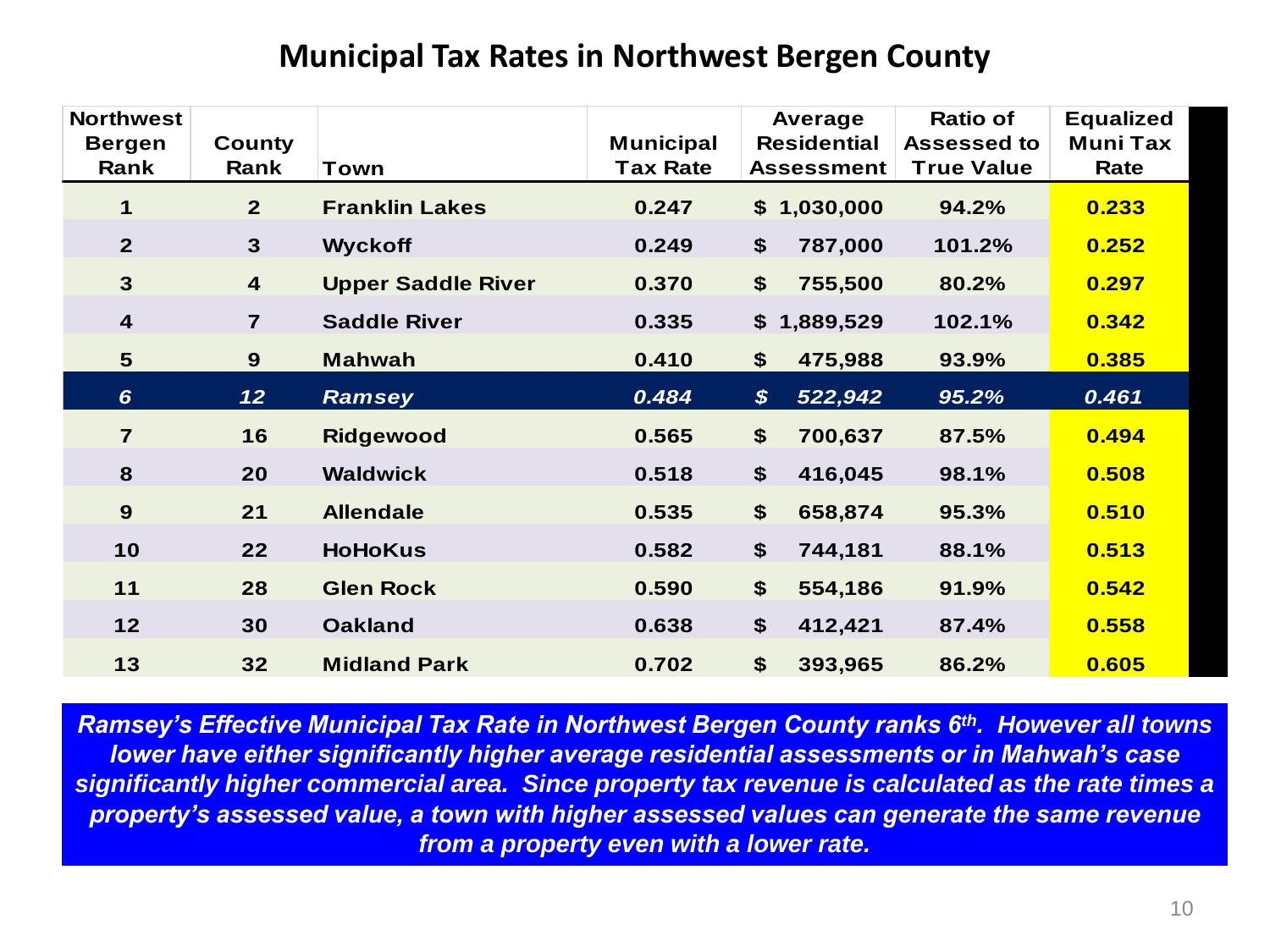### **Borough Debt Position – 9 Year Comparison**



*Municipal portion of Borough debt has been decreasing over the last several years. Debt was added in 2018 for the Community/Senior Center Pool House Project which will be a long-term asset to the Borough for years to come. By issuing debt, the capital cost for this project will be spread over a portion of its useful life. Debt was also issued in 2018 for the Main Street Streestcape Phase II most of which will be paid off upon project completion with reimbursement from a grant the Borough received (approximately 75% of project).*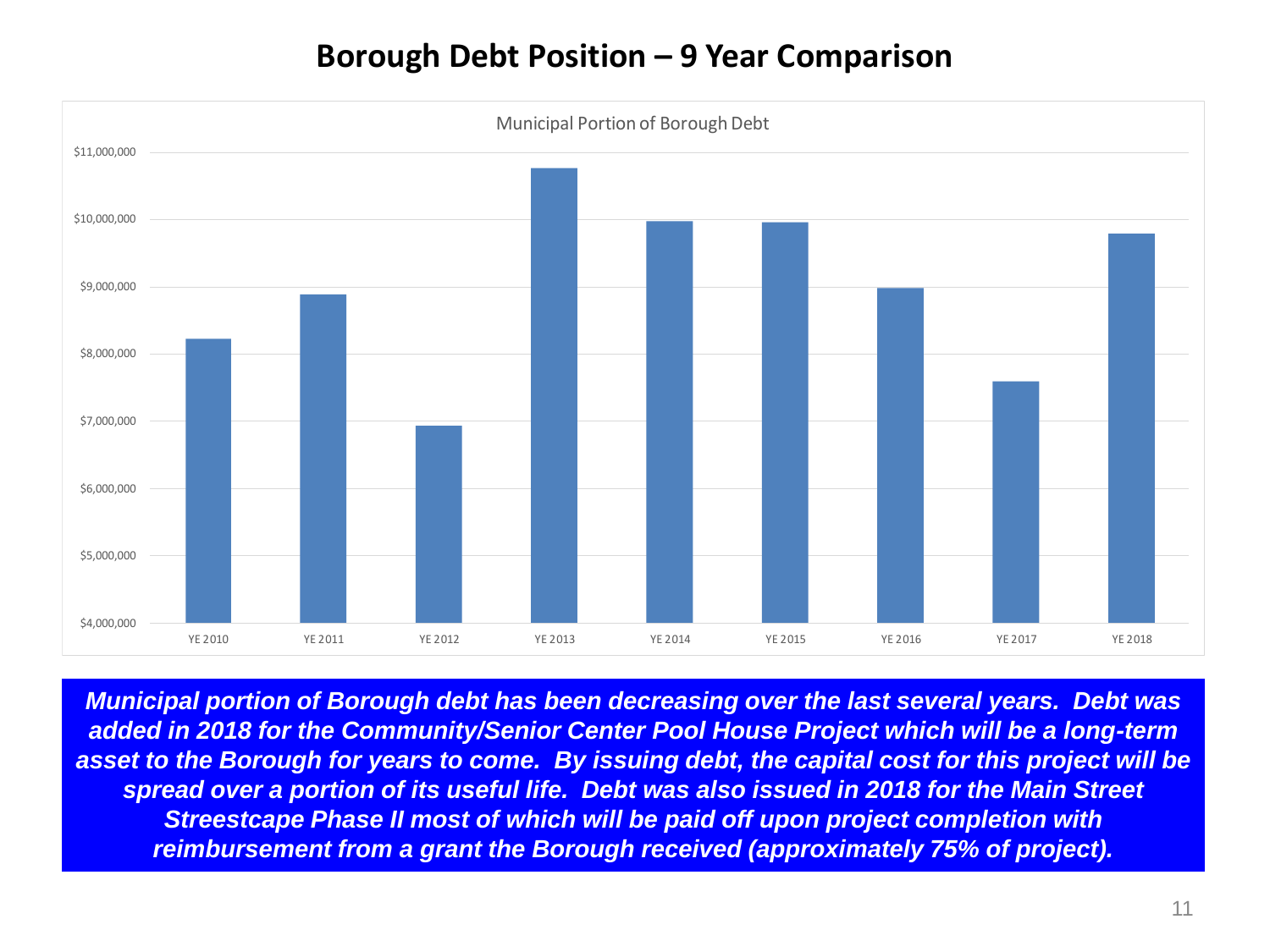### **Northwest Bergen Municipalities – Debt Comparison**





*For Year-End 2017 (last current value available) Ramsey is 3rd lowest of 13 Northwest Bergen towns in total amount of municipal debt. In looking at the debt level as a % of each town's municipal budget Ramsey is the 3rd lowest at 31%, while 10 of the 13 towns maintain debt levels that exceed 60% of their annual budgets*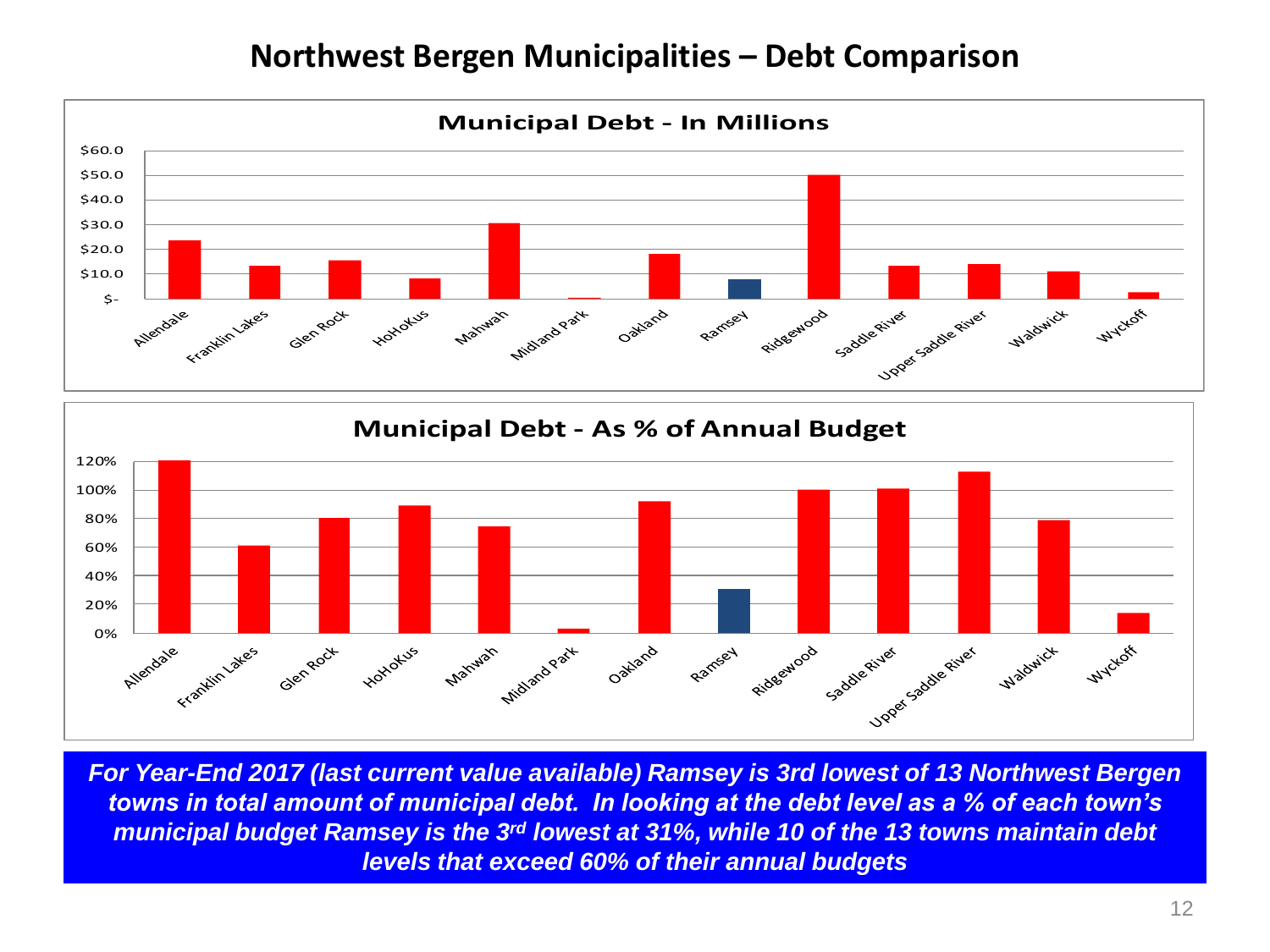Borough Fund Balance (Surplus) – 10 Year Comparison



*Borough surplus regenerated in 2018 was significantly lower than 2017. A large portion of this was anticipated as 2017 had some non-recurring items. For 2019 we are decreasing the surplus utilized in the budget reflective of 2018 regeneration*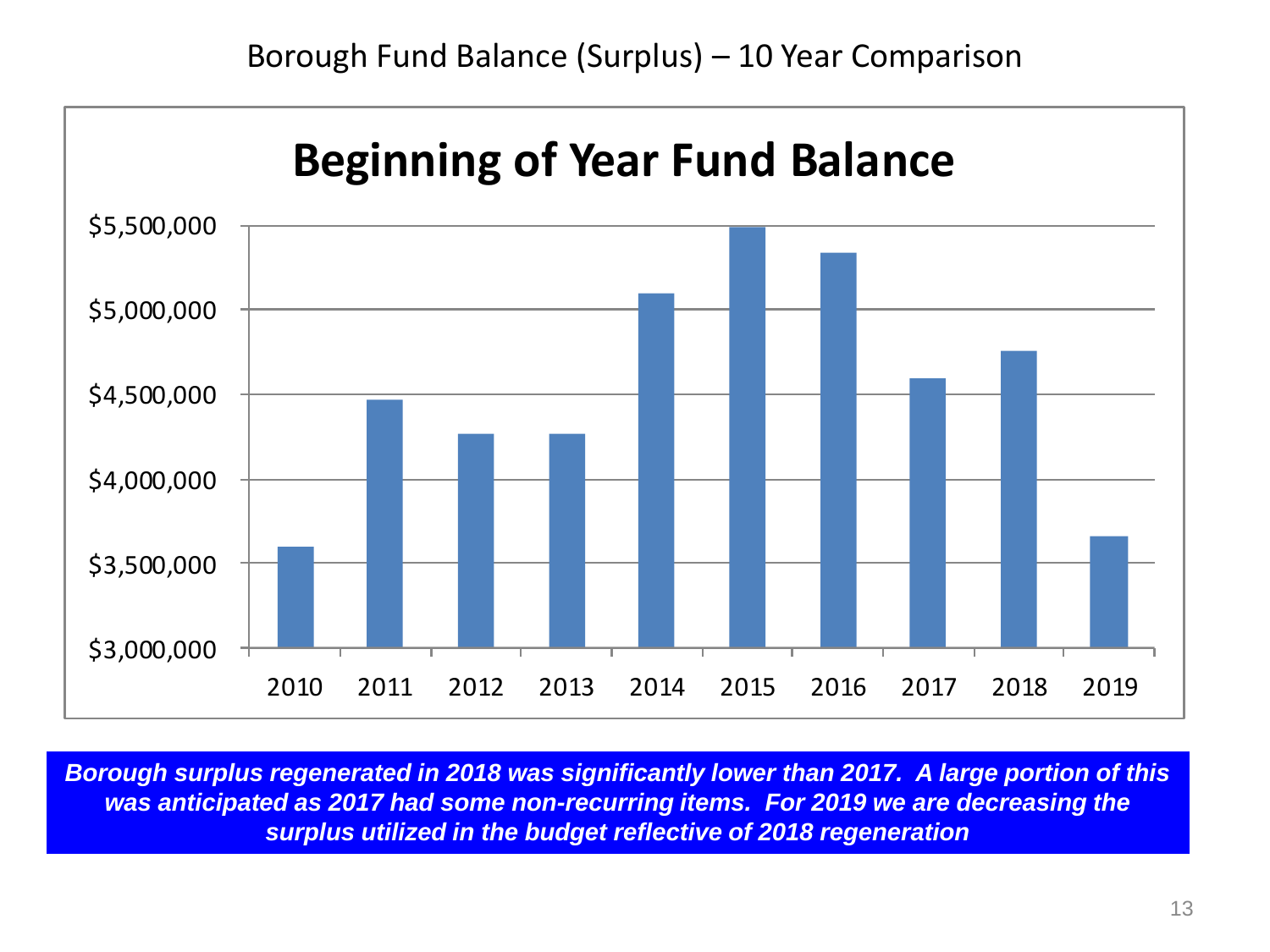### **Borough Surplus – Utilization & Regeneration**

| \$4,763,221                                                        |
|--------------------------------------------------------------------|
| \$ (2,925,000)                                                     |
| \$1,838,221                                                        |
|                                                                    |
| 2018 Excess Budgeted Revenue & Misc Revenue Not Anticipated        |
| 2018 Taxes Received in Excess of Budget & Collection Reserve       |
|                                                                    |
| <b>Other YE 2018 Changes in Non-Budget Accrual/Interfund Accts</b> |
| \$1,821,420                                                        |
|                                                                    |
| \$4,763,221                                                        |
| \$(2,925,000)                                                      |
| \$1,821,420                                                        |
| \$3,659,641                                                        |
|                                                                    |
| \$3,659,641                                                        |
| \$ (2,300,000)                                                     |
| \$1,359,641                                                        |
|                                                                    |

#### *Surplus utilized in the Municipal Budget reduces the Borough's surplus balance*

*Regeneration or replenishment of surplus occurs through the actual financial results during the year with any revenue that exceeds the budgeted amount or revenue received that was not anticipated. In addition, under spending of budgeted amounts replenish surplus (after 1 year of being reserved so YE 2018, the unspent 2017 line items are lapsed into surplus)*